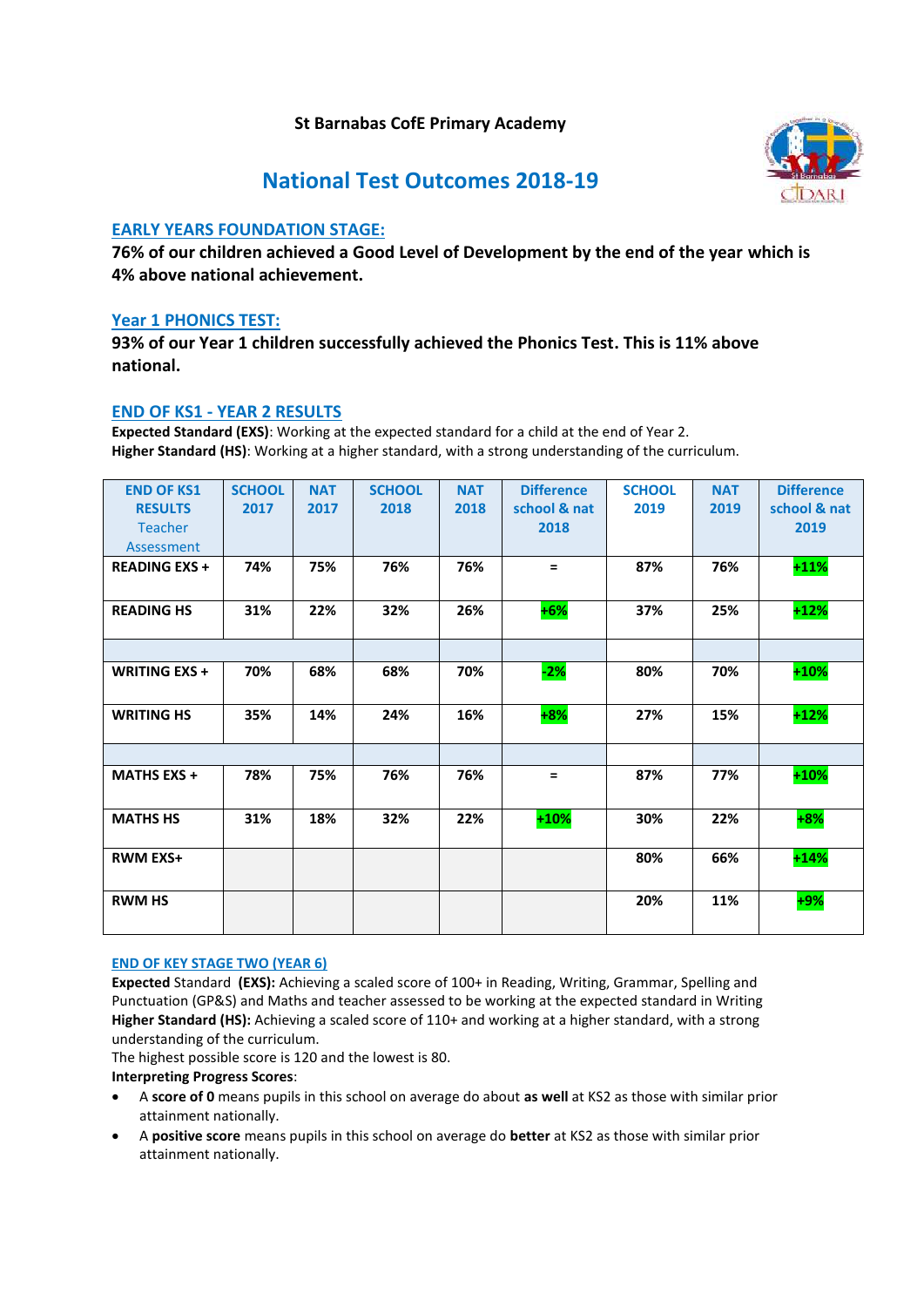A **negative score** means pupils in this school on average do **worse** at KS2 as those with similar prior attainment nationally.

| <b>END OF KS2</b><br><b>RESULTS</b>                                  | <b>SCHOOL</b><br>2017 | <b>NAT</b><br>2017 | <b>Difference</b><br>school &<br>nat 2017 | <b>SCHOOL</b><br>2018 | <b>NAT</b><br>2018 | <b>Difference</b><br>school & nat | <b>SCHOOL</b><br>2019 | <b>NAT</b><br>2019 | <b>Difference</b><br>school & nat<br>2019 |
|----------------------------------------------------------------------|-----------------------|--------------------|-------------------------------------------|-----------------------|--------------------|-----------------------------------|-----------------------|--------------------|-------------------------------------------|
| <b>READING,</b><br><b>WRITING &amp;</b><br><b>MATHS</b><br>$(EXS) +$ | 82%                   | 61%                | $+21%$                                    | 71%                   | 64%                | $+7%$                             | 77                    | 65                 | $+12%$                                    |
| <b>READING,</b><br><b>WRITING &amp;</b><br><b>MATHS (HS)</b>         | 9%                    | 9%                 | $=$                                       | 21%                   | 10%                | $+11%$                            | 13                    | 10                 | $+3%$                                     |
| Average<br>scaled score<br>Reading,<br>GPS, Maths                    |                       |                    |                                           |                       |                    |                                   | 107                   | 104                | $+3$                                      |
| <b>READING</b><br>(EXS)                                              | 91%                   | 71%                | +20%                                      | 79%                   | 75%                | $+4%$                             | 80                    | 73                 | $+7$                                      |
| <b>READING</b><br>(HS)                                               | 27%                   | 25%                | $+2%$                                     | 33%                   | 28%                | $+5%$                             | 27                    | 27                 | $=$                                       |
| <b>READING</b><br>(Scaled<br>Score)                                  | 106                   | 104                | $+2$                                      | 106                   | 105                | $+1$                              | 105                   | 104                | $+1$                                      |
| <b>READING</b><br>(Average<br>Progress)                              | 2.8                   | 0                  |                                           | 1.5                   | $\pmb{0}$          |                                   | $-1.0$                | $\pmb{0}$          |                                           |
|                                                                      |                       |                    |                                           |                       |                    |                                   |                       |                    |                                           |
| <b>WRITING</b><br>(EXS)                                              | 82%                   | 76%                | $+6%$                                     | 88%                   | 78%                | $+10%$                            | 80                    | 79                 | $+1$                                      |
| <b>WRITING</b><br>(GDS)                                              | 23%                   | 18%                | $+5%$                                     | 33%                   | 20%                | $+13%$                            | 20                    | 20                 | $=$                                       |
| <b>WRITING</b><br>(Average<br>Progress)                              | 2.6                   | 0                  |                                           | 3.1                   | 0                  |                                   | $-1.2$                | 0                  |                                           |
|                                                                      |                       |                    |                                           |                       |                    |                                   |                       |                    |                                           |
| GPS (EXS)                                                            | 91%                   | 77%                | $+14%$                                    | 92%                   | 78%                | $+14%$                            | 83                    | 78                 | $+5$                                      |
| GPS (HS)                                                             | 23%                   | 31%                | $-8%$                                     | 67%                   | 34%                | $+26%$                            | 57                    | 36                 | $+21$                                     |
| <b>GPS</b><br>(Scaled<br>Score)                                      | 106                   | 106                | $=$                                       | 110                   | 106                | $+4$                              | 109                   | 106                | $+3$                                      |
|                                                                      |                       |                    |                                           |                       |                    |                                   |                       |                    |                                           |
| <b>MATHS</b><br>(EXS)                                                | 96%                   | 75%                | $+21%$                                    | 83%                   | 76%                | $+7%$                             | 83                    | 79                 | $+4$                                      |
| <b>MATHS (HS)</b>                                                    | 23%                   | 23%                | $=$                                       | 38%                   | 24%                | $+14%$                            | 40                    | 27                 | $+13$                                     |
| <b>MATHS</b><br>(Scaled<br>Score)                                    | 108                   | 104                | $+4$                                      | 107                   | 104                | $+3$                              | 107                   | 105                | $+2$                                      |